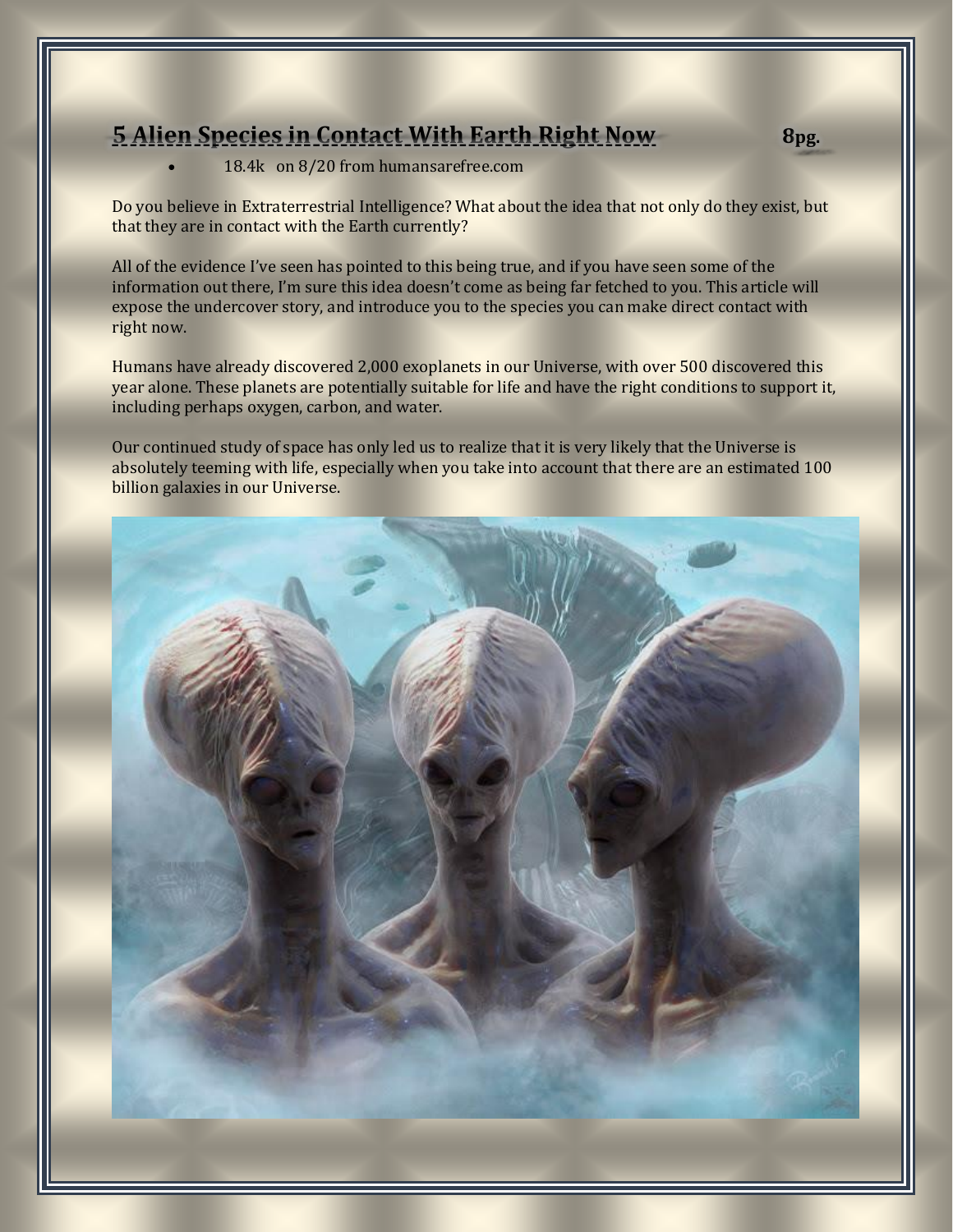Some people may think it's impossible that aliens would be able to exist, and doubly impossible that they would be able to travel light years to visit us. But think about this:

Our earth is only 4 billion years old in a universe that is 14 billion years old. What could a species learn, create, and do that has a 2 or 3 billion year head start on us?

#### Proven contact

Humans who act as Spiritual Channels have been pushing up against mainstream consensus for years, sharing that they have directly had contact with extraterrestrials.

Abductees, military personnel, whistleblowers, even reputable scientists have been thoroughly tested by a vast range of neurologists, hypnotists, psychologists, etc., proving undisputedly that these people have had contact with ETs, some of which is reported to be both positive and negative.

If this is coming as news to you, here is the former Minister of National Defense of Canada Paul Hellyer giving full disclosure within parliament about the UFO coverup stories and ET contacts we have made. He explains in front of a room of government officials that there are over 80 species of aliens we are aware of, and 4 of them in particular that we have made direct contact with on earth:

It is believed that all of the ones who have contacted us so far are benevolent and want to help us. Some of these beings may appear odd or paranormal in nature to us, and that from what I understand it's because it is hard for us to fully understand their consciousness, intelligence and the way they interface with reality.

Not to mention, that their existence alone shifts our understanding of the Universe and our place within it so dramatically that it is very natural for us to be inclined to reject that which is so unfamiliar and challenging to us. I also know this is a highly controversial conversation to be starting, but the world needs to know this information.

I do believe the time has to begin to consciously interact with these beings, to create a new relationship with them and open the bridge of communication.

I have experienced this firsthand myself, and many others have as well. I truly believe it's part of our future destiny as a species, and is an organic part of maturing into being an intelligent, loving and compassionate planet.

So without further adieu, here are the 5 main ETs that are in contact with earth. Please keep in mind this information is not being made up. This is coming from the high levels of government and military personnel, scientists, and first-hand contacts.

## 1) The Essassani

The Essassani are technically our reptilian, grey-human hybrid relatives. Back in the day, a species called the Greys came to Earth. According to reports, they had genetically mutated themselves to the point of not being able to reproduce anymore. They could only survive through cloning.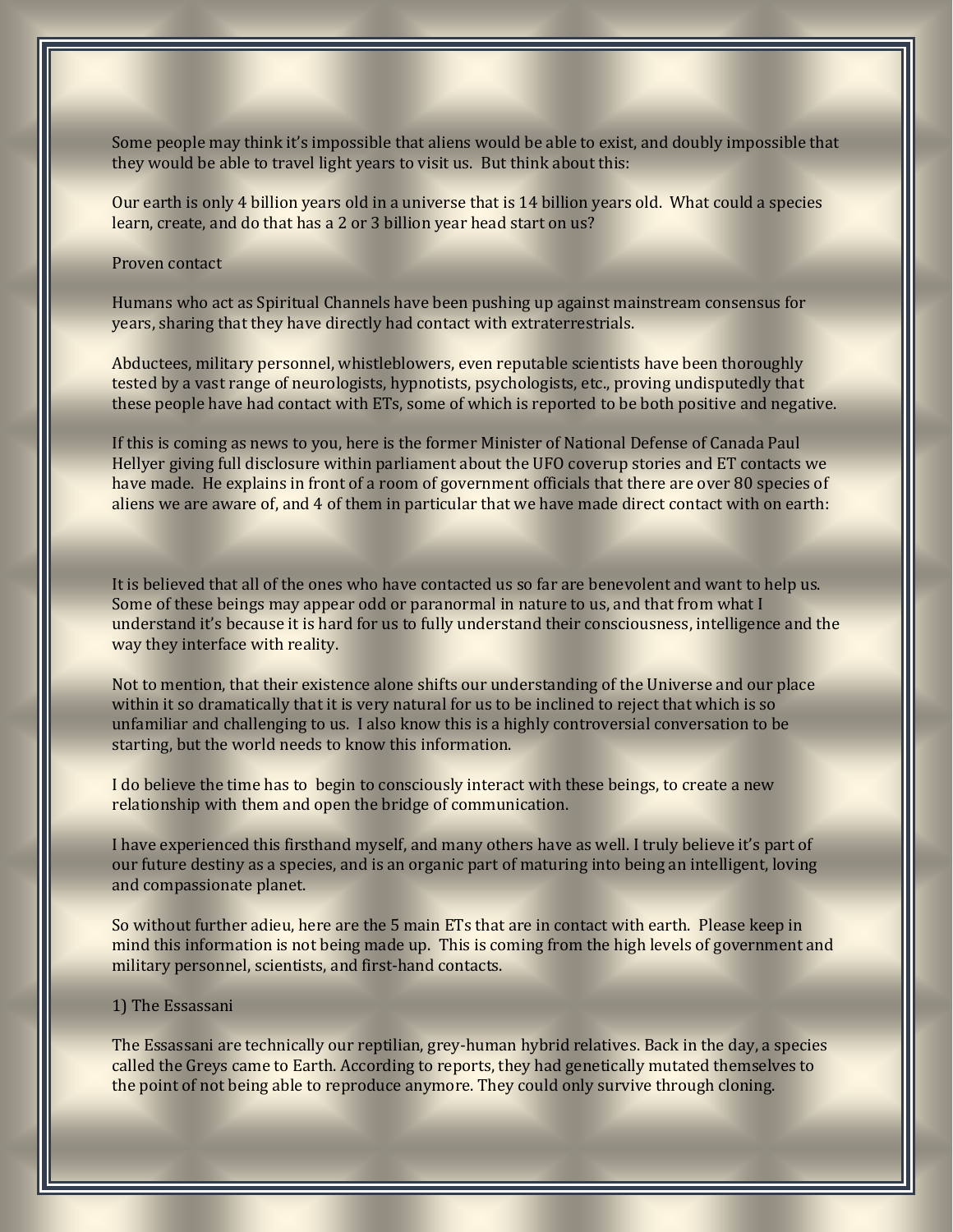

We agreed to share our genetics with them so that we could alter their course of history and future. Most abduction experiences had to do with this genetic course-correction, and was very confusing for humans. We on some level agreed to this relationship.

Since then an entirely new breed of beings was created, which were already far more advanced than we, and were given a prepared planet for them to inhabit that has allowed them to advance, evolve and grow rapidly, without ever being as primitive as our own journey on Earth.

They are in a way our direct relatives, and are here to support us during our evolutionary path. They assist us in staying the course of the most-preferred reality we would like to create, desirably one of peace and harmony.

The Essassani are indeed a benevolent and loving race. They have a close relationship to their higher-selves, are extremely playful, and love to reflect back our hunger to understand ourselves better.

The Essassanis are our contact ambassadors, and you may be most familiar with the Essassani species from Bashar, channeled by Daryl Anka.

2) The Yahyel (Aka The Shalanaya)

The Yahyel are a gorgeous and graceful species of hybrid beings. They are said to radiate very pure solar-golden energy, and are one of the closest interstellar relatives we have.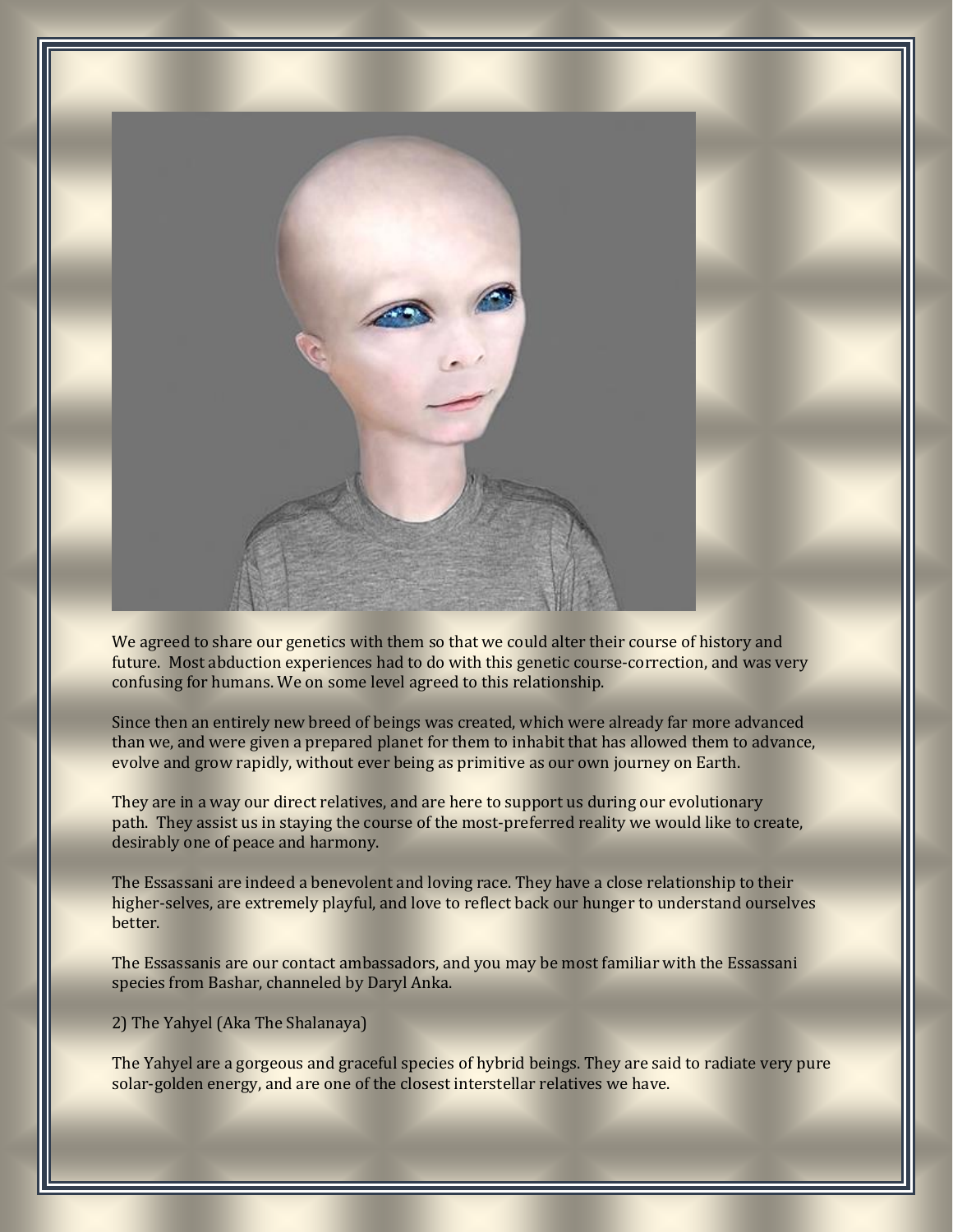

They will be the first race to make open-contact with us as a species in the upcoming future. They are about our height, well-framed and seem to possess the appearance of an angelic anime character, many of which look highly multi-cultural. They are remarkably beautiful, gentle, intelligent, heart-centered and considerate.

They have a very healthy relationship with their technology, and are here to help us develop and evolve. They too came from primitive times, and are far more advanced than us currently. It is said that many of our social networking platforms were given to the Earth with the help of their stream of consciousness.

## 3) Sirian Hybrids

These hyper-sapiens are highly evolved, and according to the records have had a lot of contact with us since the beginning.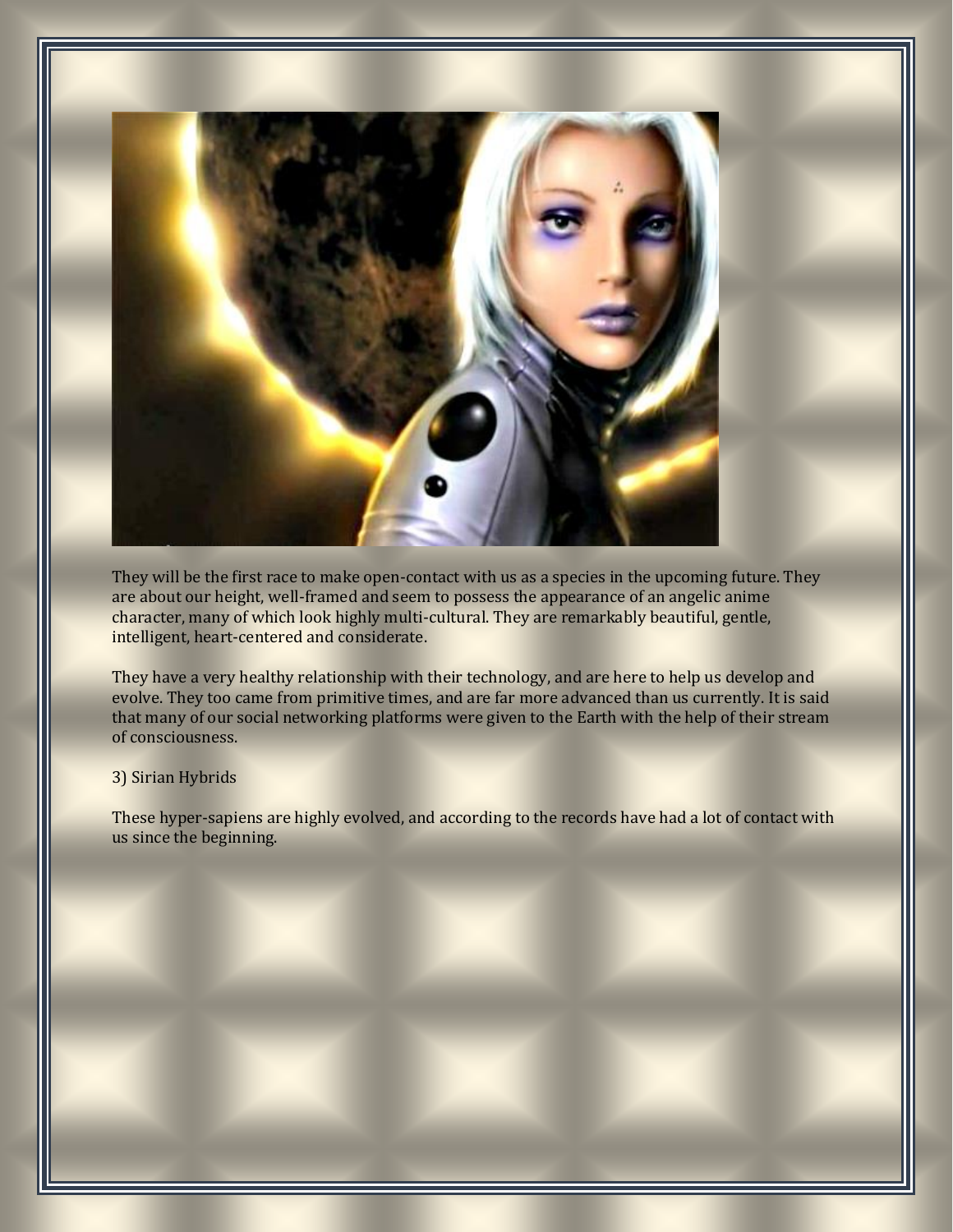

They are said to be our Father Race, who came together to help create humans genetically. Many ancient prophecies and spiritual texts say extraterrestrials were involved in the creation of human beings.

The Sirius beings exist about 300 to 500-years into the future and are tens of thousands of years more advanced and evolved than our own species.

They specialize in technology, architecture, sustainable energy and sacred geometry. Also, the being depicted in the movie Avatar are said to be very similar in appearance to Sirians.

They are about our height, though a bit taller overall, slender and have really defined muscles. They have a warm bluish tone to their skin, warm oval eyes, long fingers with precision dexterity.

**Related:** [Top U.S. Astronomers Tell Congress That Extraterrestrial Life Exists Without Question](http://humansarefree.com/2014/07/top-us-astronomers-tell-congress-that.html)

# 4) The Pleiadians

The Pleiadian Hypersapiens are tall, round-faced, wide-eyed with soft yet detailed features. They are beautiful beings who are almost exclusively described as having blonder hair (if they do have hair) and blue eyes.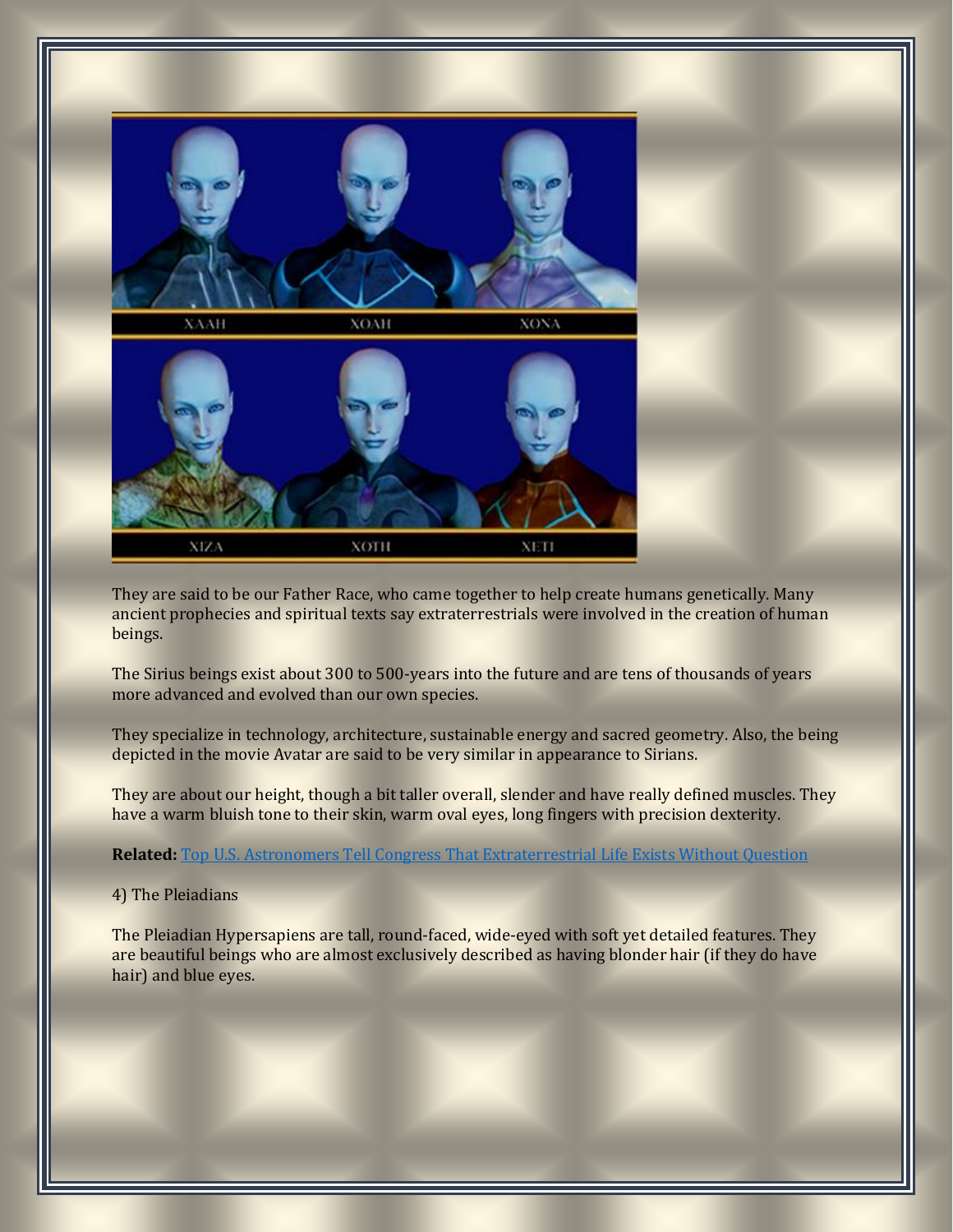

It's been said that many of us spent time on the Pleiades training and learning about life before coming to Earth, and many have said that's where we are headed after Earth.

Their bodies function like finely-tuned delicate instruments which can pick up psychic signals streamed across the Universe. In this way if you work on psychically connecting with the Pleiadians, they can often be one of the most directly responsive & seemingly close by ETs we are in contact with.

The Pleiadians also have a diplomatic like-quality, as they are very involved with the Interstellar Alliance, supporting the development of seed races on other Planets and ensuring their progress of evolution for all.

The Pleiadians are extremely gentle and loving and are an easy race to begin psychically contacting. They are readily available and always quick to respond and interact.

**Related:** [If You Still Think We Are Alone in the Universe... You'd Better Read This](http://humansarefree.com/2014/09/if-you-still-think-we-are-alone-in.html)

# 5) Arcturians

The most ancient race of our entire Milky Way Galaxy, the Arcturian Hypersapiens are a highly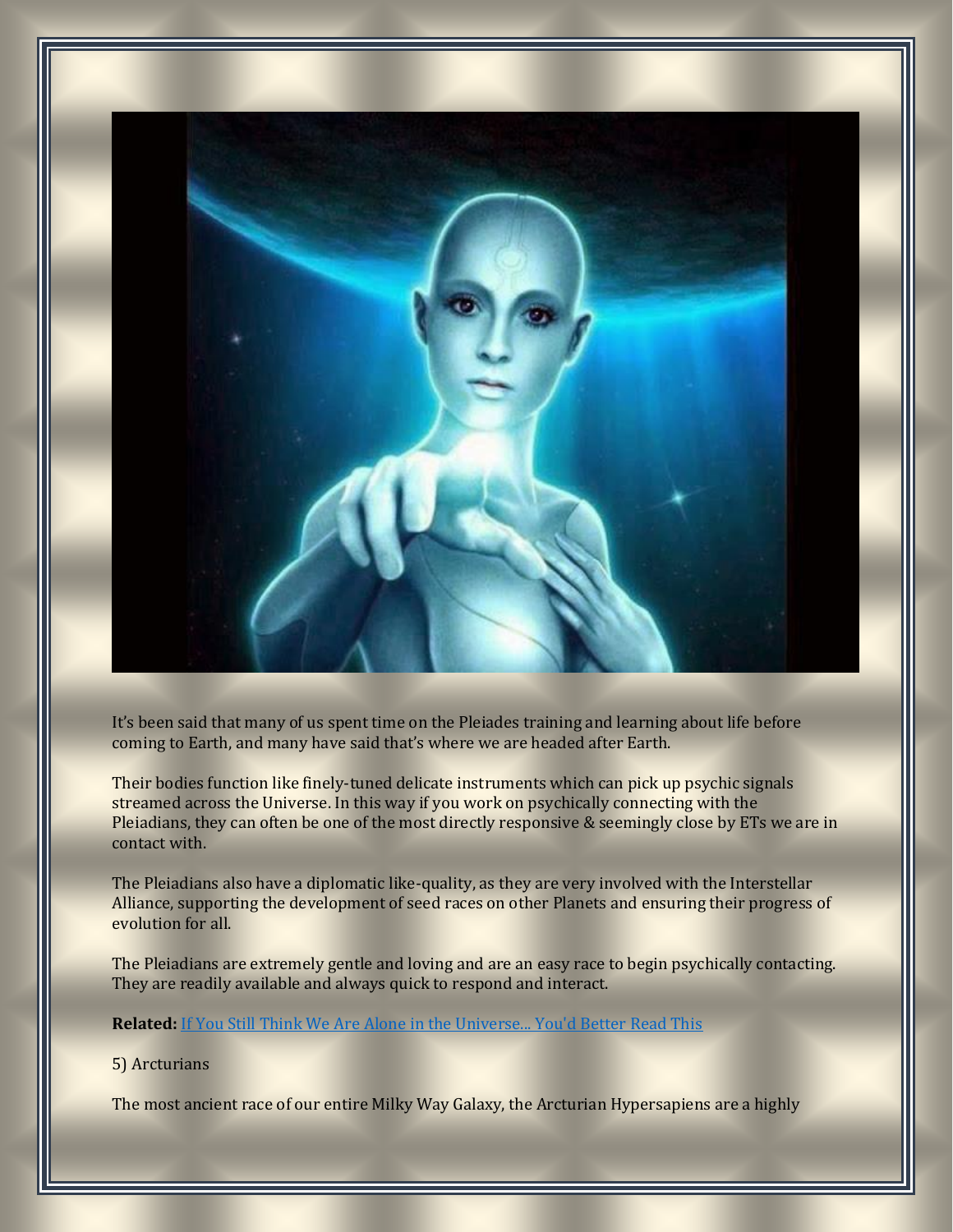evolved race of alien beings. They are profoundly aware, innovative and experienced.



It has been said that it was the Arcturian system that was first seeded in this galaxy, which initiated a series of descending races further into the galaxy, including our own inhabitation.

The Arcturians come in many forms, as their highly-advanced consciousness has allowed them pass through singularity, and completely co-exist in an powerfully advanced high-vibrational reality.

The primary race is one of approximately 4 to 5 feet in height, blue skin and large brains. Their bodies are, however surprisingly ample and have a fit shape about them.

The Arcturians are accelerating and becoming less physical. The Arcturians are witty, psychic beyond the proximity of our comprehension and ever-overseeing and supporting our experience of life. They are some of our deepest ancestors within the stars.

For more information on human-initiated ET contacts, government coverups, alien abductees, and whistleblower testimonies, I highly recommend you watch the **[Sirius](http://www.amazon.com/gp/product/B00NM7JBV2/ref=as_li_qf_sp_asin_il_tl?ie=UTF8&camp=1789&creative=9325&creativeASIN=B00NM7JBV2&linkCode=as2&tag=humarefre-20&linkId=BMK2TB7KYQ36TFVW)** documentary. It contains decades worth of full time research, and is the best integration of free-energy devices, alien races, and spirituality:

**Related:** [Dr. Steven Greer: Dozens of Benevolent ET Species Are Here, Eager to Make Contact](http://humansarefree.com/2014/11/dr-steven-greer-dozens-of-benevolent-et.html)

How to contact these beings

I recommend you creating a time to meditate each day at the exact same time. Cleanse your space, get comfortable and take a few deep breaths.